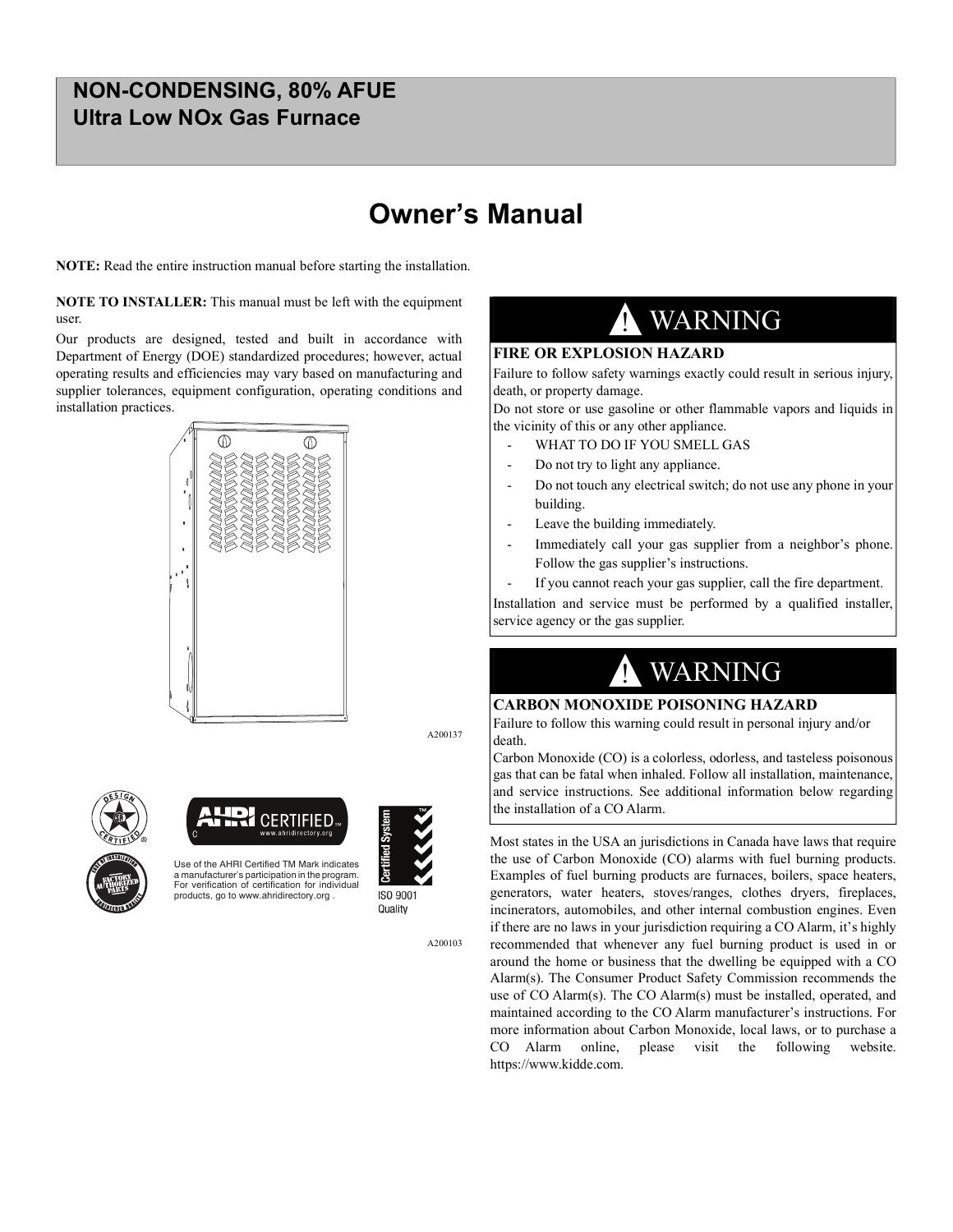# **WARNING**

#### <span id="page-1-3"></span>**ELECTRICAL OPERATION HAZARD**

Failure to follow this warning could result in personal injury, death, or property damage.

Do not use this furnace if any part has been under water. A flood-damaged furnace is extremely dangerous. Attempts to use the furnace can result in fire or explosion. A qualified service agency should be contacted to inspect the furnace and to replace all gas controls, control system parts, electrical parts that have been wet or the furnace if deemed necessary.

### <span id="page-1-0"></span>**WELCOME TO TODAY'S GENERATION OF COMFORT**

Congratulations! Your new, higher efficiency gas furnace is a sound investment which will reward you and your family with years of warm memories winter after winter.

Not only is your new furnace energy efficient, it is also extremely reliable. Spend just a few minutes with this booklet to learn about the operation of your new furnace-and the small amount of maintenance it takes to keep it operating at peak efficiency. Years went into the development of your new furnace. Take a little time now to assure its most efficient operation for years to come.

### **TABLE OF CONTENTS**

#### **GENERAL FURNACE SAFETY**

| COMBUSTIBLE MATERIAL, GASOLINE WARNING 1          |
|---------------------------------------------------|
|                                                   |
|                                                   |
|                                                   |
| FURNACE MUST BE KEPT FREE AND CLEAR OR INSULATING |
|                                                   |
| STARTING (LIGHTING) AND SHUTTING DOWN THE FURNACE |
|                                                   |
|                                                   |
|                                                   |
|                                                   |
|                                                   |
|                                                   |
|                                                   |
| FURNACE NEEDS AIR FOR COMBUSTION                  |
|                                                   |
|                                                   |
|                                                   |
|                                                   |

### **FURNACE COMPONENTS**

<span id="page-1-1"></span>(Furnace shown in upflow position; may be used in downflow or horizontal orientation or applications. Vent Elbow may be turned to a different position, depending on type of installation)



A180221 **Fig. 1 – 80% AFUE Single Stage Furnace Components**

### <span id="page-1-4"></span><span id="page-1-2"></span>**IMPORTANT FACTS (DO'S AND DON'TS)**

- DO: READ AND UNDERSTAND THIS MANUAL.
- DO: Have your furnace and vent system inspected annually by a qualified service technician.
- DO: Inspect your filter monthly and clean or replace when needed.
- DO: Provide adequate airflow to the furnace for efficient combustion and safe ventilation.
- DO: Keep your furnace free and clear of insulating material. Some materials may be combustible. Examine the furnace area when the furnace is installed or when insulation is added.
- DO NOT: Enclose your furnace in an airtight room or seal it behind solid doors.
- DO NOT: Keep combustible materials, gasoline, and other flammable liquids or vapors around your furnace.
- DO NOT: Cover your furnace in any manner.
- DO NOT: Store anything (including trash or debris) near your furnace.
- DO NOT: In any way block or restrict airflow around your furnace.
- DO NOT: In any way block or restrict airflow to your supply air and return air grills.
- DO NOT: Use your furnace room as a broom closet or a place to store any kind of chemical or cleaner.
- DO NOT: Contaminate the air used for combustion of your furnace with any kind of chemical or fumes. This could also cause heat exchangers, metal vent systems or components to deteriorate.

**NOTE:** These chemicals or fumes are present in many products around the home, such as: water softener salts, any type of household cleaning product, any type of laundry product, adhesives, paints, varnishes, paint strippers, waxes and plastics, etc.

During remodeling be sure the combustion air is fresh and uncontaminated. If these compounds are burned in your furnace, the burner system, heat exchangers and metal vent system may deteriorate.

**NOTE:** The qualified installer or agency must use only factory-authorized replacement parts, kits, and accessories when modifying this product.

This furnace contains safety devices which must be manually reset. If the furnace is left unattended for an extended period of time, have it checked periodically for proper operation. This precaution will prevent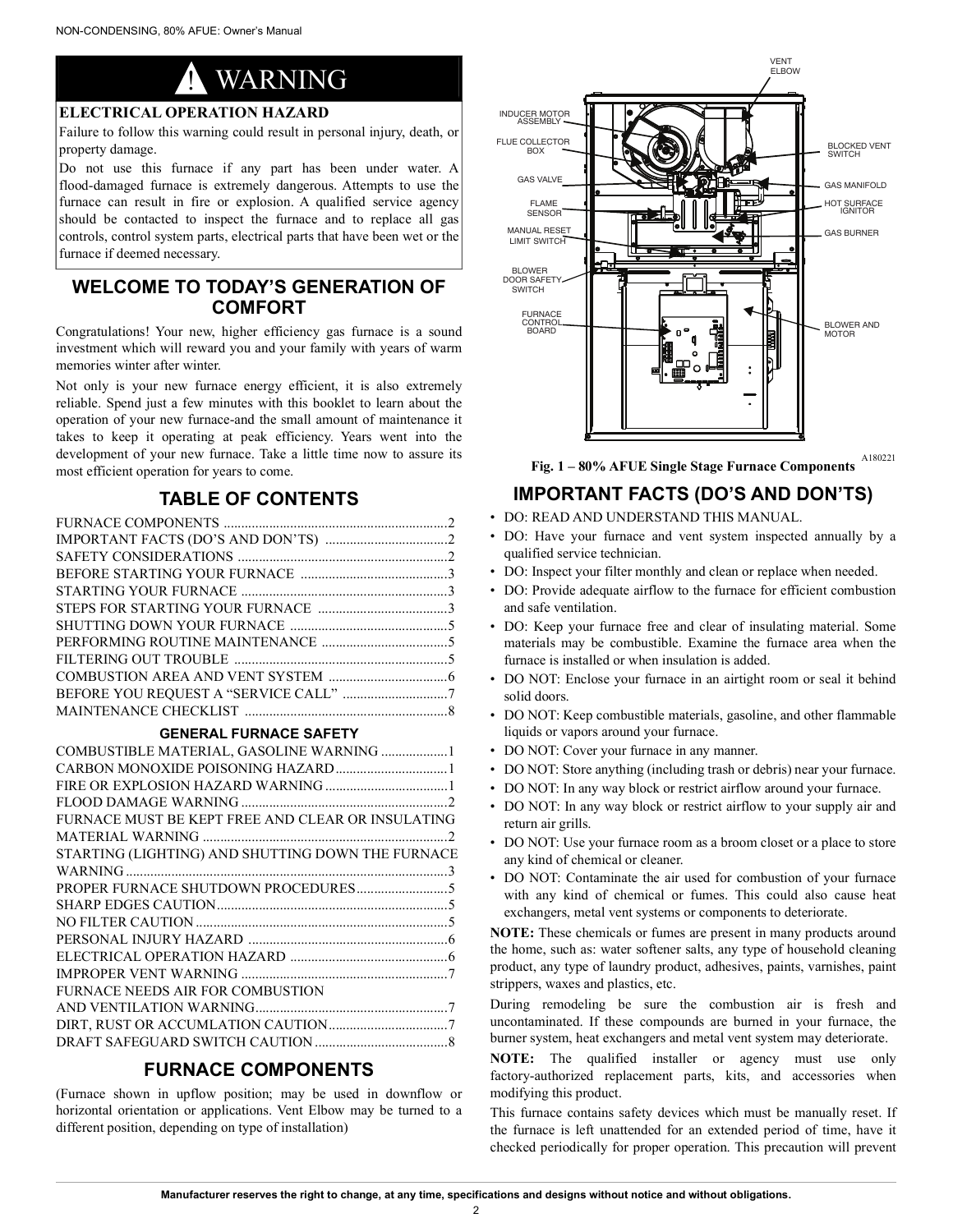problems associated with no heat, such as frozen water pipes, etc. See "Before You Request a Service Call" section in this manual.

# **WARNING**

#### <span id="page-2-6"></span>**FIRE OR EXPLOSION HAZARD**

Failure to follow this warning could result in injury, death, or property damage.

Do not keep combustible materials, gasoline, and other flammable liquids or vapors around your furnace.

# ! WARNING

#### <span id="page-2-0"></span>**FIRE OR EXPLOSION HAZARD**

Failure to follow warnings could result in personal injury, death, or property damage.

Keep insulation clear of furnace and maintain clearances shown on unit clearance label.

## **SAFETY CONSIDERATIONS**

<span id="page-2-1"></span>Installing and servicing heating equipment can be hazardous due to gas and electrical components. Only trained and qualified personnel should install, repair, or service heating equipment.

Untrained personnel can perform basic maintenance functions such as cleaning or replacing air filters. All other operations must be performed by trained service personnel. Observe safety precautions in this manual, on tags, and on labels attached to the furnace, and other safety precautions that may apply.

Recognize safety information. This is the safety-alert symbol  $\triangle$ . When you see this symbol on the furnace and in instructions or manuals, be alert to the potential for personal injury.

Understand the signal words DANGER, WARNING, and CAUTION. These words are used with the safety-alert symbol. DANGER identifies the most serious hazards which will result in severe personal injury or death. WARNING signifies hazards which could result in personal injury or death. CAUTION is used to identify unsafe practices which would result in minor personal injury or product and property damage. NOTE is used to highlight suggestions which will result in enhanced installation, reliability or operation.

## **BEFORE STARTING YOUR FURNACE**

<span id="page-2-2"></span>Examine the furnace installation to determine that:

- 1. All flue gas carrying areas external to the furnace (i.e. chimney, vent connector) are clear and free of obstructions.
- 2. The vent connector is in place, slopes upward and is physically sound without holes or excessive corrosion.
- 3. The return-air duct connection(s) is physically sound, is sealed to the furnace casing, and terminates outside the space containing the furnace.
- 4. The physical support of the furnace is sound without sagging cracks, gaps, etc. around the base.
- <span id="page-2-3"></span>5. There are no obvious signs of deterioration of the furnace.

## **STARTING YOUR FURNACE**

Your furnace uses an automatic, hot surface ignition system to light the burners each time the thermostat signals the furnace to start.

Follow these important safeguards:

• Never attempt to manually light the burners with a match or other source of flame.



A92319 **Fig. 2 – Do Not Light Burner with Match**

• Read and follow the operating instructions on inside of main furnace door, especially the item that reads as follows:

"Wait 5 minutes to clear out any gas. Then smell for gas, including near the floor. If you smell gas, STOP! Follow "B" in the safety information above on this furnace label. If you don't smell gas, go to the next step."

- If a suspected malfunction occurs with your gas control system, such as the burners do not light when they should, refer to the shutdown procedures on inside of main furnace door, or in the "Shutting Down Your Furnace" section and call your dealer as soon as possible.
- Should the gas supply fail to shut off or if overheating occurs, shut off the gas valve to the furnace before shutting off electrical supply.

# ! WARNING

#### <span id="page-2-4"></span>**FIRE AND EXPLOSION HAZARD**

Failure to follow this warning could result in personal injury, death or property damage.

Should the gas supply fail to shut off or if overheating occurs, shut off the gas valve to the furnace BEFORE shutting off the electrical supply and install lockout tag.

• CHECK AIR FILTER: Before attempting to start your furnace, be sure the furnace filter is clean and in place. See "Performing Routine Maintenance" section in this manual. Do not run the furnace without a filter in place. Then proceed as follows:

## **Steps For Starting Your Furnace**

<span id="page-2-5"></span>1. Set your room thermostat to the lowest temperature setting, see [Fig.](#page-2-7) 3.



A09564

**Fig. 3 – Lowest Temperature Setting**

<span id="page-2-7"></span>2. Close the external manual gas valve, see [Fig.](#page-3-0) 4.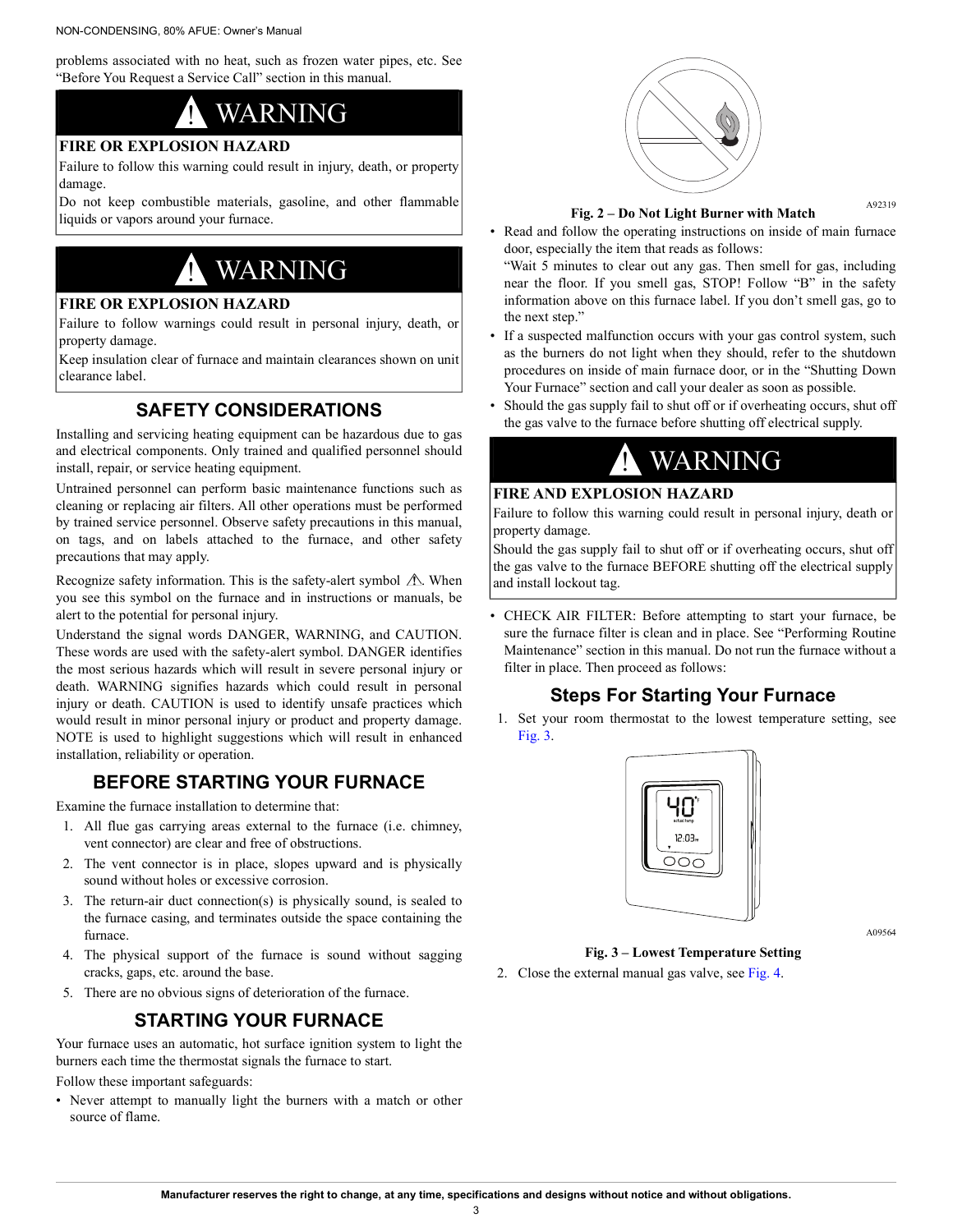

A06188 **Fig. 4 – Close Valve**

<span id="page-3-0"></span>3. Turn OFF electrical supply to the furnace, see [Fig.](#page-3-1) 5.



A92185 **Fig. 5 – Turn Off Electrical Supply**

<span id="page-3-1"></span>4. Remove the outer door by loosening the thumbscrew and pulling the door forward, see [Fig.](#page-3-2) 6.



A200141

**Fig. 6 – Remove Furnace Door**

<span id="page-3-2"></span>5. Turn the control switch on the gas control to the OFF position and wait 5 minutes, see [Fig.](#page-3-3) 7. Then smell for gas, including near the floor. If you smell gas, STOP! Follow "B" on furnace label. If you don't smell gas, go to next step.



A180224 **Fig. 7 – Control Switch to OFF**

- <span id="page-3-3"></span>6. After waiting 5 minutes, if you still smell gas, STOP! Follow the safety information on the cover of this manual. If you do not smell gas, go to the next step.
- 7. Turn the control switch to ON, see [Fig.](#page-3-4) 8.



A180222 **Fig. 8 – Control Switch to ON**

<span id="page-3-4"></span>8. Replace the outer door and tighten the thumbscrew, see [Fig.](#page-3-5) 9.



A200306

**Fig. 9 – Furnace Door Replaced**

<span id="page-3-5"></span>9. Turn ON the electrical supply to the furnace, see [Fig.](#page-3-6) 10.



<span id="page-3-6"></span>10. Open the external manual gas valve, see [Fig.](#page-3-7) 11.



A06189 **Fig. 11 – Open Valve**

- <span id="page-3-7"></span>11. Set the room thermostat to a temperature slightly above the room temperature. This will automatically signal the furnace to start. The inducer motor will start and the hot surface igniter will energize.
- 12. After about 45 seconds, the gas valve permits gas to flow to the main burners where it is ignited. Hot flames begin to warm the

**Manufacturer reserves the right to change, at any time, specifications and designs without notice and without obligations.**

4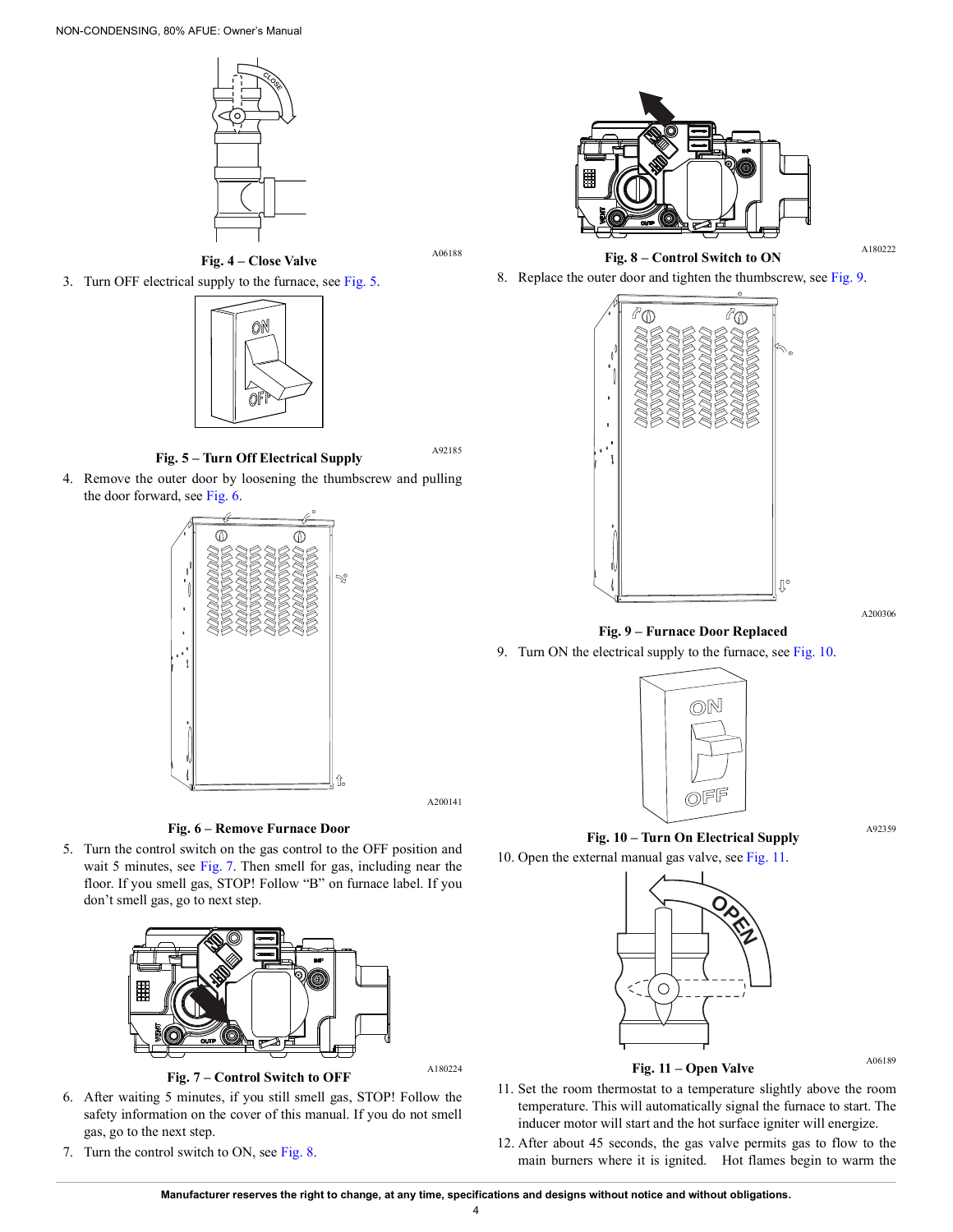furnace's heat exchanger. After a time delay of approximately 25-45 seconds the furnace blower is switched on.

**NOTE:** If the main burners fail to ignite, the furnace control system will go through two more ignition cycles. Then if burners fail to ignite, the system will lockout. If lockout occurs or the blower does not come on, shut down your furnace and call your dealer for service.

13. Set your thermostat to the temperature that satisfies your comfort requirements. SUGGESTION: Setting the thermostat back a few degrees and compensating for the difference with warmer clothing can make a big difference in your fuel consumption on extremely cold days. The few degrees at the top of your thermostat "comfort level" are the most costly degrees to obtain.

When the room temperature drops below the temperature selected on the thermostat, the furnace will switch on automatically. When the room temperature reaches the setting selected on the thermostat, the furnace will be automatically switched off.

Continuous Fan Operation -Some thermostats have a "FAN" switch with 2 selections: AUTO and ON. When thermostat is set on AUTO, the furnace blower cycles on and off, controlled by the thermostat. In ON position, the furnace blower runs continuously except for an approximately 70 sec delay at the "call for heat." Continuous fan keeps the temperature level in your home more evenly balanced. It also continuously filters the indoor air.

### **SHUTTING DOWN YOUR FURNACE**

<span id="page-4-0"></span>Should you ever suspect a malfunction in your furnace, you will need to turn the furnace off. The following procedures must be followed:

- 1. Set your room thermostat to the lowest temperature setting, see [Fig.](#page-2-7) 3
- 2. Close the external manual gas valve, see [Fig.](#page-3-0) 4.
- 3. Turn off electrical supply to the furnace, see [Fig.](#page-3-1) 5.
- 4. Remove outer furnace door, see [Fig.](#page-3-2) 6.
- 5. Turn the switch on the gas control to the OFF position, see [Fig.](#page-3-3) 7.
- 6. Replace the outer furnace door, see [Fig.](#page-3-5) 9.
- 7. If the furnace is being shut down because of a malfunction, call your dealer as soon as possible.

### <span id="page-4-1"></span>**PERFORMING ROUTINE MAINTENANCE**

With proper maintenance and care, your furnace will operate economically and dependably. Instructions for basic maintenance are found on this and the following pages. However, before beginning maintenance, follow these safety precautions:

## **WARNING**

#### <span id="page-4-2"></span>**ELECTRICAL SHOCK HAZARD**

Failure to follow this warning could result in personal injury or death. Turn off electrical power supply to your furnace before removing the access doors to service or perform maintenance.

# **CAUTION**

#### <span id="page-4-3"></span>**CUT HAZARD**

Failure to follow this caution may result in personal injury.

Although special care has been taken to minimize sharp edges, be extremely careful when handling parts or reaching into the furnace. Wear safety glasses, gloves, and appropriate protective clothing.

## **FILTERING OUT TROUBLE**

## **CAUTION**

#### <span id="page-4-5"></span><span id="page-4-4"></span>**UNIT PERFORMANCE HAZARD**

Failure to follow this caution may result in product damage.

Never operate your furnace without a filter in place. Doing so may damage the furnace blower motor. An accumulation of dust and lint on internal parts of your furnace can cause a loss of efficiency.

A dirty filter will cause excessive stress on the furnace, heat exchanger, and blower motor and can cause it to overheat and automatically shut down. The furnace filter should be checked every 4 weeks and cleaned or replaced if necessary.

If installed with factory specified disposable media filter, check or replace filter before each heating and cooling season. Replace disposable media filter at least twice a year.

If your furnace filter needs replacing, be sure to use the same size and type of filter that was originally specified.

The air filter for the furnace may be located in a filter cabinet/rack attached to the side or bottom of the furnace. If air filter has been installed in another location, contact your dealer for instructions. To inspect, clean and/or replace the air filter(s), follow these steps:

1. Turn off the electrical supply to the furnace, see [Fig.](#page-4-6) 12.



## A92185 **Fig. 12 – Turn Off Electrical Supply**

- <span id="page-4-6"></span>2. Remove filter cabinet door/rack.
- 3. Remove filter cabinet door, see [Fig.](#page-4-7) 13 and [Fig.](#page-4-8) 14
- **NOTE:** It may be necessary to remove 1 thumbscrew.



A06190 **Fig. 13 – Removing Side Filter Cabinet Door** 

<span id="page-4-8"></span><span id="page-4-7"></span>

A06191 **Fig. 14 – Removing Bottom Filter Cabinet Door**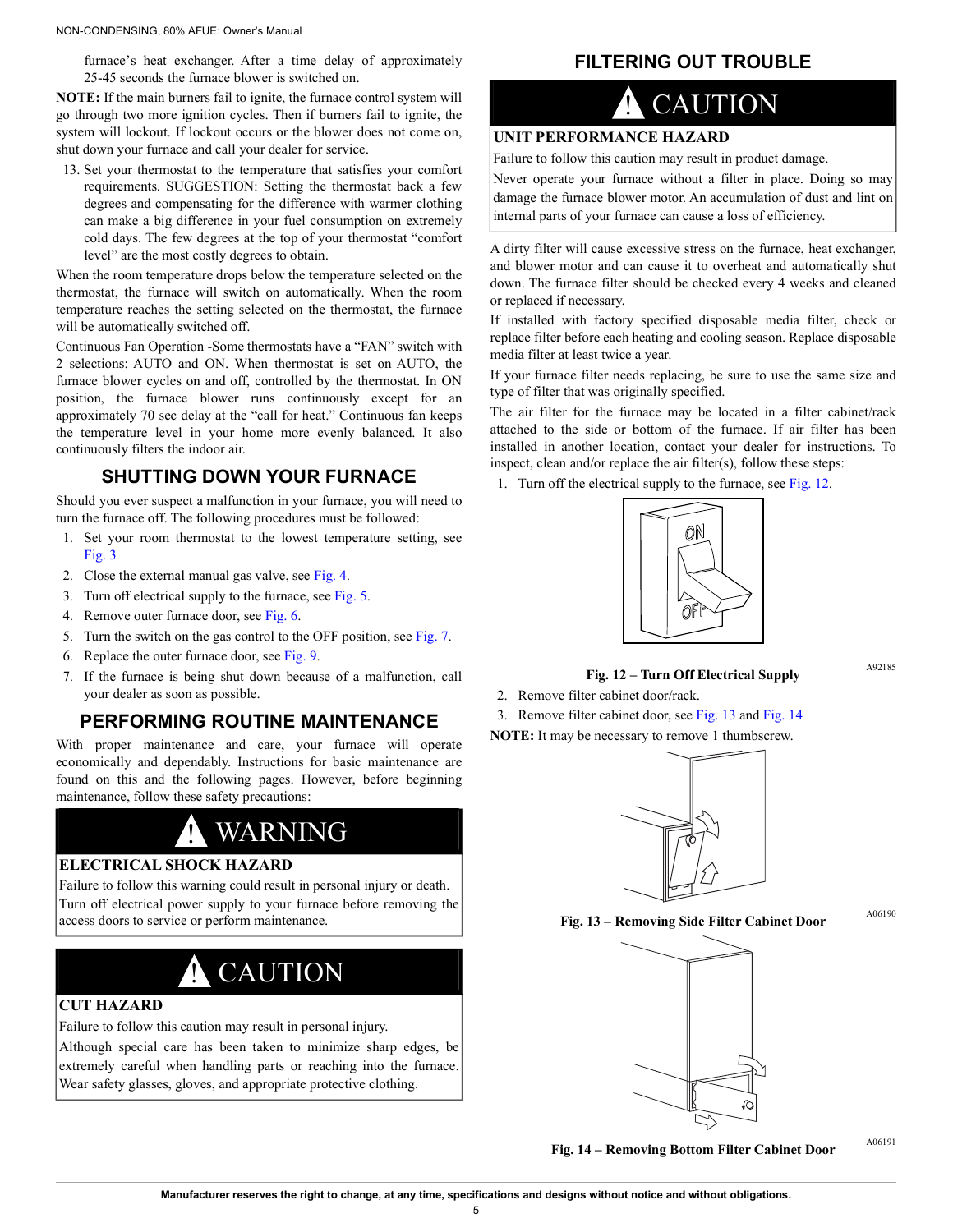NON-CONDENSING, 80% AFUE: Owner's Manual

4. Slide air filter out of filter cabinet. Keep dirty side up (if dirty) to avoid spilling dirt, see [Fig.](#page-5-4) 15 and [Fig.](#page-5-5) 16.



A00227 **Fig. 15 – Slide Side Filter Out of Furnace**

<span id="page-5-4"></span>

A00228 **Fig. 16 – Slide Bottom Filter Out of Furnace**

<span id="page-5-5"></span>5. Inspect the filter. If torn, replace it.

- **NOTE:** If a washable filter has been replaced with:
	- a. Factory specified disposable media filter Do not clean. If dirty, replace only with media filter having the same part number and size. Install with airflow direction arrow pointing towards blower (some models may vary).
	- b. Electronic Air Cleaner (EAC) Refer to EAC Owner's Manual for maintenance information (not applicable to all models).
- 6. Wash filter (if dirty) in sink, bathtub, or outside with a garden hose. Always use cold tap water. A mild liquid detergent may be used if necessary. Spray water through filter in the opposite direction of airflow. Allow filter to dry.
- 7. Reinstall clean air filter.
- 8. Replace filter cabinet door, see [Fig.](#page-5-6) 17 and [Fig.](#page-5-7) 18.
- 9. Turn on electrical supply to furnace, see [Fig.](#page-3-6) 10.

**NOTE:** If side return ducts are used, two (2) filters may be required in some models. The procedure listed above may be used to remove side filters.

<span id="page-5-6"></span>

A06192 **Fig. 17 – Replace Side Filter Cabinet Door**



A06193 **Fig. 18 – Replace Bottom Filter Cabinet Door**

<span id="page-5-7"></span>**NOTE:** If side return ducts are used, 2 filters may be required in some models. The procedure listed above may be used to remove side filters.

## **CAUTION**

#### <span id="page-5-0"></span>**PERSONAL INJURY HAZARD**

Failure to follow this caution may result in personal injury.

Use care when cutting support rods in filters to protect against flying pieces and sharp rod ends. Wear safety glasses, gloves, and appropriate protective clothing.

Filters may be field modified by cutting filter material and support rods three (3) in filters. Alternate sizes and additional filters may be ordered from your dealer.

| Table 1 – Filter Requirements |
|-------------------------------|
|-------------------------------|

| <b>FURNACE</b><br><b>CASING WIDTH</b><br>IN (MM) | <b>FILTER QUANTITY AND</b><br>SIZE <sup>*</sup> |                                     | <b>FILTER TYPE*</b>                                                       |
|--------------------------------------------------|-------------------------------------------------|-------------------------------------|---------------------------------------------------------------------------|
| 17-1/2 (445)                                     | $(1)$ 16 x 25<br>$(406 \times 635)$             | $(1)$ 16 x 25<br>$(406 \times 635)$ | 3/4" (19 mm) thick<br>washable or 4-5/16" (110<br>mm) thick media-type    |
| 21 (533)                                         | $(1)$ 16 x 25<br>$(406 \times 635)$             | $(1)$ 20 x 25<br>$(508 \times 635)$ | 3/4" (19 mm) thick<br>washable<br>or 4-5/16" (100 mm) thick<br>media-type |

\*. Recommended

## <span id="page-5-1"></span>**COMBUSTION AREA AND VENT SYSTEM**

# **WARNING**

#### <span id="page-5-2"></span>**ELECTRICAL OPERATION HAZARD**

Failure to follow this warning could result in personal injury or death. For proper and safe operation the furnace needs air for combustion and ventilation. Do not block or obstruct air openings on the furnace, air opening to the area in which the furnace is installed, and the space around the furnace.

# **CAUTION**

#### <span id="page-5-3"></span>**UNIT OPERATION HAZARD**

Failure to follow this caution may result in personal injury.

Failure to follow this warning could result in personal injury or death. For proper and safe operation the furnace needs air for combustion and ventilation. Do not block or obstruct air openings on the furnace, air opening to the area in which the furnace is installed, and the space around the furnace.

6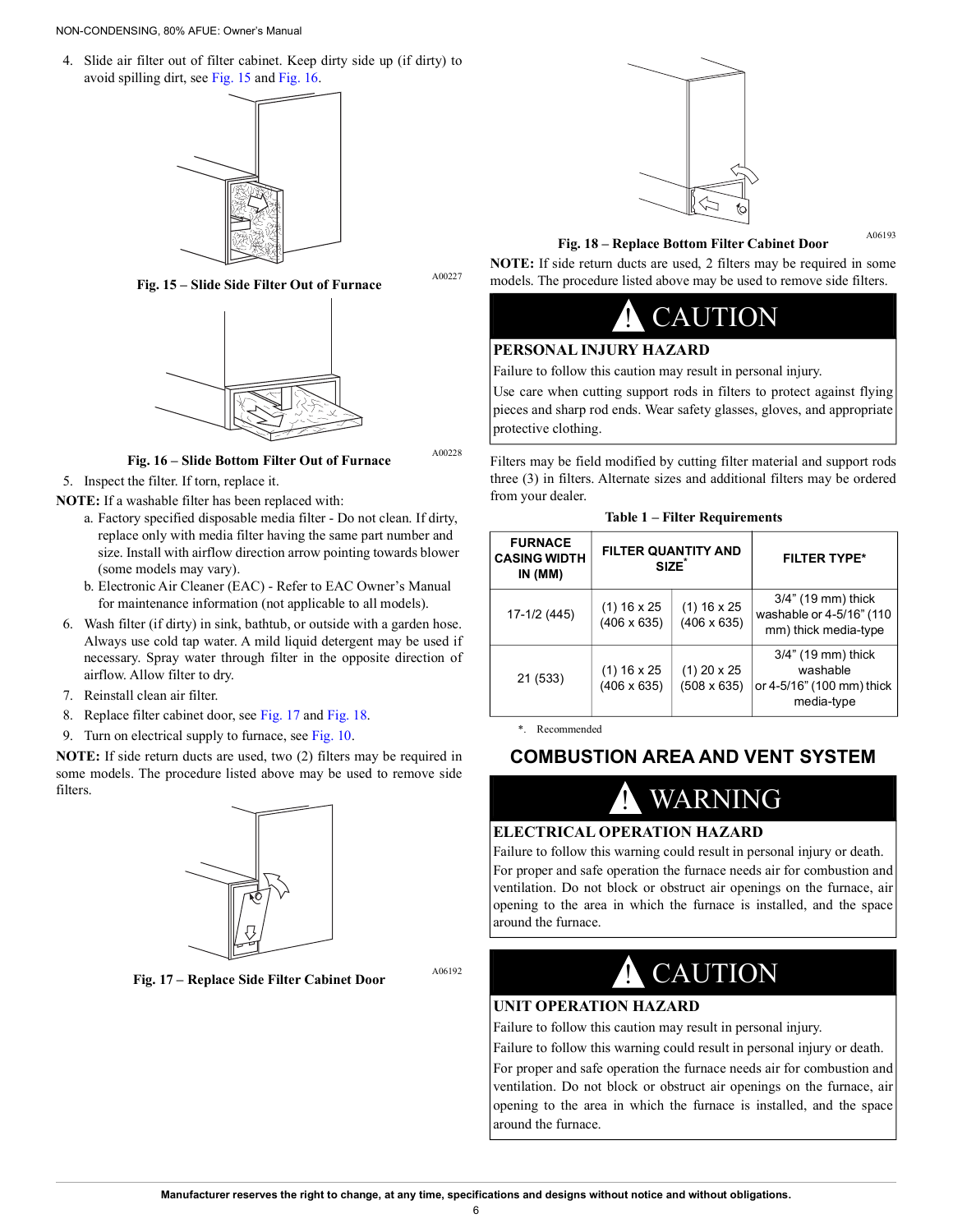NON-CONDENSING, 80% AFUE: Owner's Manual

Inspect the combustion area and vent system before each heating season. An accumulation of dirt, soot, or rust can mean a loss of efficiency and improper performance. Buildups on the main burners can cause faulty firing. This "delayed ignition" is characterized by an alarmingly loud sound.

**NOTE:** If your furnace makes a loud noise when the main burners are ignited, shut down the furnace and call your servicing dealer. Use your flashlight and follow these steps for inspecting the combustion area and vent system of your furnace:

- 1. Turn off electrical supply to the furnace and remove the access door, see [Fig.](#page-3-0) 4 and [Fig.](#page-3-2) 6.
- 2. Carefully inspect the gas burner for dirt, rust, or scale. Inspect the elbow, flue connection area, and the vent pipe for rust.

## **WARNING**

#### <span id="page-6-0"></span>**CARBON MONOXIDE POISONING HAZARD**

Failure to follow this warning could result in personal injury or death. If dirt, rust, soot, or scale accumulations are found, call your dealer. Do not operate your furnace.

3. Inspect the vent pipe for a sag, holes, or a disconnection. A horizontal vent pipe must slope upward away from furnace. If rusty joints or seams, or signs of water leakages are found, call your dealer for service.

# **WARNING**

#### <span id="page-6-1"></span>**CARBON MONOXIDE POISONING HAZARD**

Failure to follow this warning could result in personal injury or death. If holes are found or if the vent pipe is obstructed or is not connected, toxic fumes can escape into your home. DO NOT OPERATE YOUR FURNACE. Call your dealer for service.

- 4. Restore electrical power to the furnace, see [Fig.](#page-3-6) 10.
- 5. Start the furnace and observe its operation. If you suspect a malfunction, call your servicing dealer.
- 6. Replace the access door, see [Fig.](#page-3-5) 9.

## <span id="page-6-2"></span>**BEFORE YOU REQUEST A "SERVICE CALL"**

Before you call for service, check for several easily solved problems:

- Check for sufficient airflow. Check the air filter for dirt. Check for blocked return-air or supply-air grilles. Be sure they are open and unobstructed. If this isn't the cause of the problem, call your servicing dealer. If your furnace isn't operating at all, check the following list for easily solved problems:
- Is your thermostat set above room temperature? Is the HEAT mode selected?
- Is the electrical power supply switch on? Is the blower access door firmly in place? Are any fuses blown? (There is a fuse on the furnace control.) Has a circuit breaker tripped?
- Is the manual shut-off valve in the gas supply pipe leading to the furnace open? Does the lever point in the same direction that the pipe runs (open)? Or is it at a right angle to the pipe (closed)? NOTE: Before proceeding with the next checks, turn off the electrical power supply to the furnace. Remove access door.
- Is the switch on the gas valve turned to the ON position? If this or the preceding check shows an interruption in the gas supply, make sure the gas has not been shut off for safety reasons. If nothing else seems to be wrong, follow the start-up procedures found on pages 4 this booklet.

# **CAUTION**

#### <span id="page-6-3"></span>**UNIT OPERATION HAZARD**

Failure to follow this caution may result in personal injury.

If for some reason the vent is blocked, the draft safeguard switch will shut off the furnace. (See [page](#page-1-4) 2 for switch location.) The switch will automatically reset after the furnace cools off. If the furnace fails to operate, contact a qualified service agency.

- Check the manual reset limit switch located on the burner enclosure, see [Fig.](#page-1-4) 1. If the furnace has experienced a high-temperature condition due to inadequate combustion air, this switch will shut off the furnace. Reset the switches by pushing the button on the switch. If the switch trips a second time, turn off the furnace and call for service.
- If your furnace still fails to operate, call your servicing dealer for troubleshooting and repairs. Tell your dealer the model and serial numbers for your furnace. (You should have them recorded on page 10 of this booklet.) By knowing exactly which furnace you have, the dealer may be able to offer suggestions over the phone or save valuable time through knowledgeable preparation for the service call.